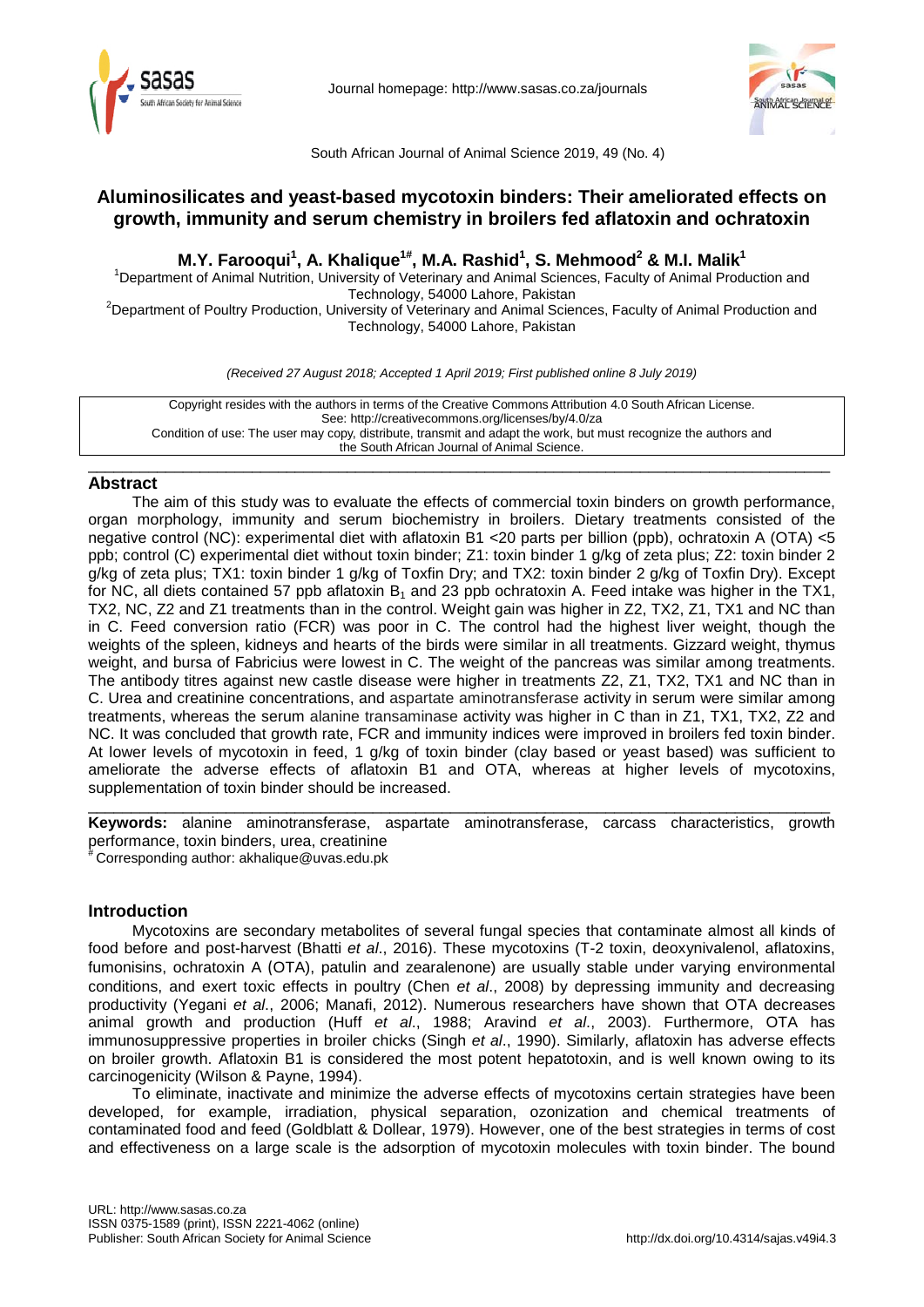mycotoxin molecule is then excreted in the faeces (Bintvihok *et al*., 2002). Amelioration of mycotoxin with toxin binders is common practice in the poultry industry. Commercially, two types of toxin binders are available, namely, clay-based and yeast-based. These toxin binders form a complex with a mycotoxin so that absorption of toxin from the intestine is restricted to the maximum extent (Dos Anjos *et al*., 2015). Researchers have found that smectite clay and bentonite-montmorillonite efficiently avert digestive absorption of mycotoxins of feed origin, ensuring food safety and animal health (Saleemi *et al*., 2015). Yeastbased toxin binders harbour polysaccharides, lipids and protein fractions. These fractions of the yeast cell wall are capable of adsorbing mycotoxin owing to the availability of adsorption sites (Kolosova & Stroka, 2012). These substances are non-digestible and are claimed to be efficient in binding with mycotoxins in the small intestines when mixed with feed. The current experiment was therefore designed to evaluate the effectiveness of commercial toxin binders, Toxfin Dry (clay) and zeta plus (clay + yeast), in broilers fed mycotoxin contaminated feed.

### **Materials and Methods**

The experiment was conducted at Poultry Research and Training Centre (PRTC) Ravi Campus UVAS, Pattoki. The experimental procedures were in accordance with the Animal Care and Use Committee University of Veterinary and Animal Sciences, Lahore. Four hundred (400) day-old chicks were procured from a commercial hatchery. Up to day 7, the chicks were reared in a tunnel-ventilated broiler house under standardized farm practices without any supplementation. At the start of day 8, 360 birds were randomly assigned to six treatments. Each treatment had six replicates with 10 birds per replicate (see Table 1). Old corn that was contaminated with a mycotoxin and uncontaminated fresh corn were selected. The concentration of aflatoxin B1 and OTA were analyzed in the corn samples.

| Treatment      | Concentration of mycotoxins in diets | <b>Toxin Binder</b> |
|----------------|--------------------------------------|---------------------|
| <b>NC</b>      | Aflatoxin B1 <20 ppb, OTA <05 ppb    | 0                   |
| С              | Aflatoxin B1 57 ppb, OTA 23 ppb      | 0                   |
| Z <sub>1</sub> | Aflatoxin B1 57 ppb, OTA 23 ppb      | 1 g/kg of zeta plus |
| 72             | Aflatoxin B1 57 ppb, OTA 23 ppb      | 2 g/kg of zeta plus |
| TX1            | Aflatoxin B1 57 ppb, OTA 23 ppb      | 1 g/kg of Toxfin    |
| TX2            | Aflatoxin B1 57 ppb, OTA 23 ppb      | 2 g/kg of Toxfin    |
|                |                                      |                     |

**Table 1** Layout of experimental design

ppb: parts per billion; OTA: ochratoxin A

After confirmation of the laboratory results, six isonitrogenous and isoenergetic diets (Table 2) were formulated and analyzed for aflatoxin B1 and OTA. These treatments consisted of negative control (NC), an experimental diet with aflatoxin B1 at <20 ppb, OTA at <5 ppb; the control (C) diet with aflatoxin B1 at 57 ppb, and OTA at 23 ppb; Z1: aflatoxin B1 at 57 ppb and OTA at 23 ppb + toxin binder 1 g/kg of zeta plus; Z2: aflatoxin B1 at 57 ppb and OTA ppb 23 + toxin binder 2 g/kg of zeta plus; TX1: aflatoxin B at 57 ppb and OTA at 23 ppb + toxin binder 1 g/kg of Toxfin Dry, and TX2 aflatoxin B1 at 57 ppb and OTA at 23 ppb + toxin binder 2 g/kg of Toxfin Dry. All experimental diets were fed to broiler from days 8 to 35 (21% crude protein and 2900 kcal metabolizable energy/kg). The birds were kept on a floor that was covered with litter at a stocking density of 0.65 ft<sup>2</sup> per bird. The light was provided for 23 hours. The birds had open access to fresh water and were offered with feed ad libitum. Temperature and humidity in the house were provided according to the Ross management guides. The broilers were vaccinated according to the breed management guide. At the end of every week, feed intake and bodyweight were recorded and FCR was calculated.

At day 35, three birds from each replicate were randomly selected and blood was collected via cardiac puncture in vacutainers without any anticoagulant. Immediately after blood collection birds were slaughtered humanely and organs were weighed. To evaluate the adverse effects of mycotoxins on the visceral organs of the birds, the hearts, liver, bursa of Fabricius, gizzards, kidney, spleen and thymus were weighed with a digital weighing balance. Serum was harvested with a centrifuge (3000 *g* for 15 min at 23 °C). The aliquots of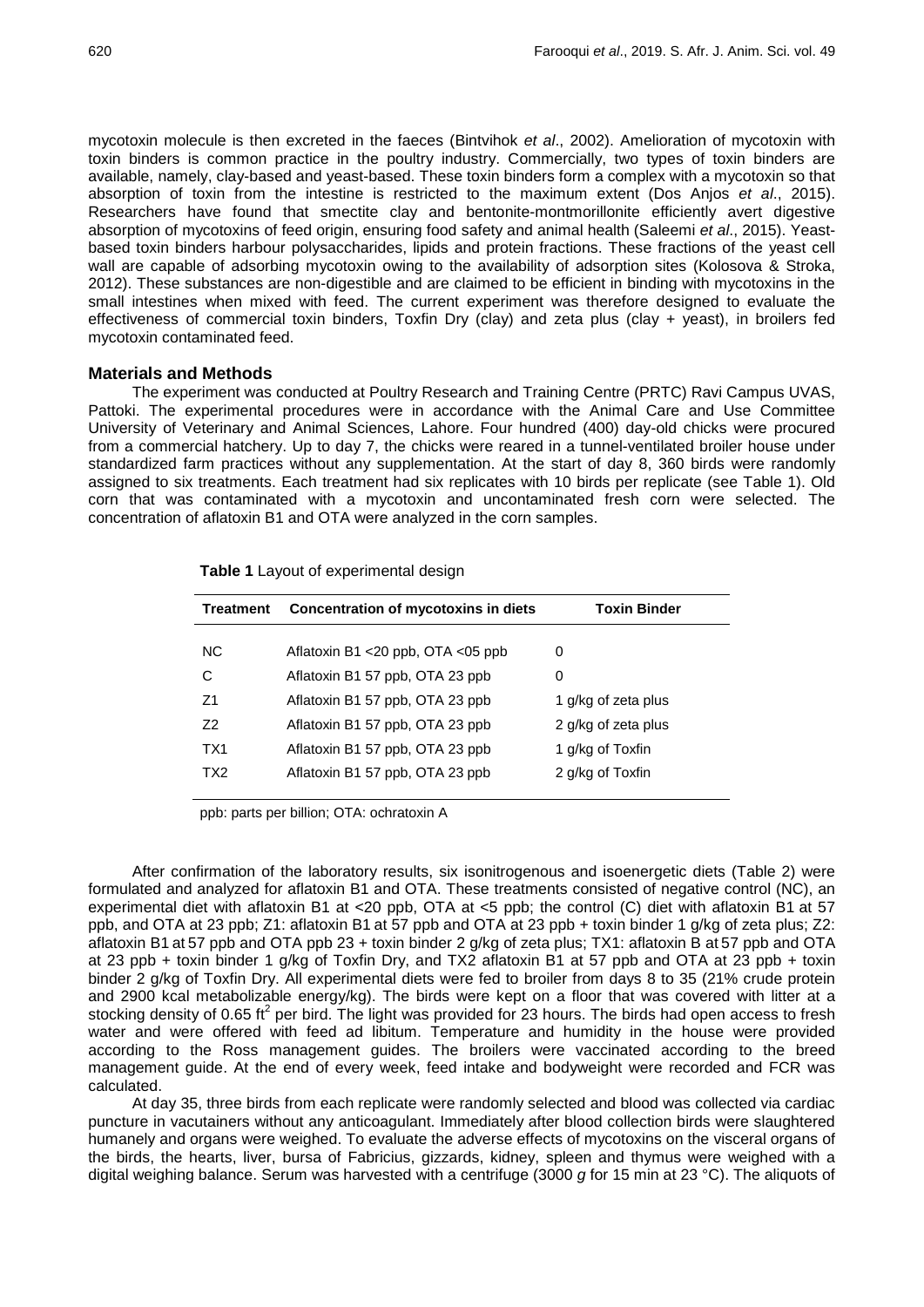the serum were labelled and stored at -20 °C. Serum samples were sent to University Diagnostic Lab, UVAS, Lahore, to determine the concentrations of creatinine and urea, activities of alanine amino transferase (ALT, EC 2.6.1.2) and aspartate aminotransferase (AST, EC 2.6.1.1), and antibody titres against new castle disease (ND) were also analyzed from the collected serum.

**Table 2** Feed formulation and chemical composition of experimental diet fed to broiler from 8 to 35 days of the experiment

| Ingredient                     | Inclusion % |
|--------------------------------|-------------|
|                                |             |
| Maize                          | 35.13       |
| Wheat bran                     | 1.00        |
| Canola meal                    | 15.00       |
| Rapeseed meal                  | 4.00        |
| Soybean meal                   | 15.65       |
| Corn gluten meal 30%           | 1.20        |
| Fish meal                      | 2.00        |
| Rice broken                    | 22.60       |
| Marble chips                   | 0.80        |
| Dicalcium phosphate            | 0.85        |
| Lysine sulphate                | 0.57        |
| DL-methionine                  | 0.09        |
| Threonine                      | 0.06        |
| Molasses                       | 0.63        |
| Premix                         | 0.24        |
| Salt                           | 0.18        |
| <b>Nutrient composition</b>    |             |
| Metabolisable energy (kcal/kg) | 2900        |
| Crude protein %                | 21.00       |
| Crude fibre %                  | 4.65        |
| Fat %                          | 3.00        |
| Phosphorus (available) %       | 0.44        |
| Calcium %                      | 0.88        |
| Methionine + cystine %         | 0.80        |
| Methionine %                   | 0.50        |
| Arginine %                     | 1.20        |
| Lysine %                       | 1.17        |
| Threonine %                    | 0.70        |
| Isoleucine %                   | 0.70        |
| Tryptophan %                   | 0.20        |
| Valine %                       | 0.83        |
|                                |             |

The experimental design was completely randomized. Data for feed intake, body weight and FCR, organ weight, immunity and blood biochemistry were analyzed with one-way ANOVA using statistical package, SAS 2002. Means were compared with Duncan's multiple range (DMR) test (Duncan, 1955) at *P <*0.05 significance levels.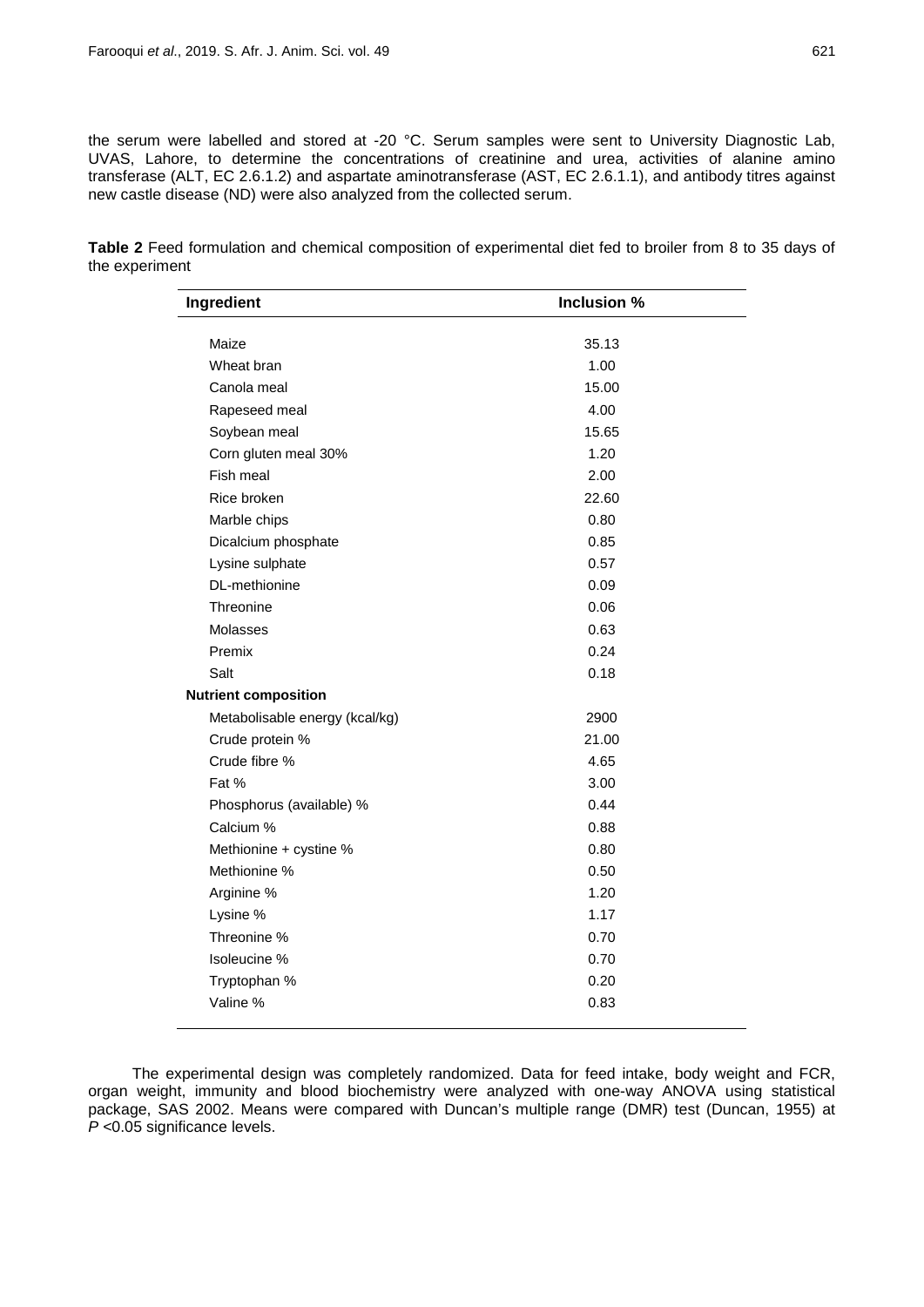## **Results**

The least square means of feed intake, weight gain and FCR are presented in Table 3. The results revealed that feed intake was higher (*P* <0.05) in TX1, TX2, NC, Z2 and Z1 than in C. Weight gain was lower (*P* <0.05) in C than in Z2, TX2, Z1, TX1 and NC. Similarly, the poorest (*P* <0.05) FCR was observed in C.

**Table 3** Means of feed intake, weight gain and feed conversion ratio of commercial broilers fed aluminosilicates and yeast-based mycotoxin binders

| <b>Treatments</b> | Feed intake (g)   | Weight gain (g)   | <b>FCR</b>        |
|-------------------|-------------------|-------------------|-------------------|
| NC.               | $3171^a \pm 10.9$ | $1904^a \pm 49.4$ | $1.67^a \pm 0.04$ |
| C                 | $2951^{b}$ ± 19.3 | $1369^b \pm 71.5$ | $2.17^b \pm 0.11$ |
| Z <sub>1</sub>    | $3117^a \pm 19.1$ | $1963^a \pm 19.0$ | $1.59^a \pm 0.01$ |
| Z <sub>2</sub>    | $3123^a \pm 19.6$ | $2078^a \pm 46.3$ | $1.50^a \pm 0.03$ |
| TX <sub>1</sub>   | $3190^a \pm 42.1$ | $1959^a \pm 69.2$ | $1.63^a \pm 0.06$ |
| TX <sub>2</sub>   | $3178^a \pm 29.1$ | $2042^a \pm 44.8$ | $1.56^a \pm 0.04$ |
| $P$ -value        | 0.000             | 0.000             | 0.000             |

Means with different superscripts in a column differ significantly at *P* <0.05

NC: negative control; C: control; Z1: I g zeta plus; Z2: 2 g zeta plus; TX1: 1 g Toxfin Dry; TX2: 2 g Toxfin Dry FCR: feed conversion ratio

The least mean squares of organ weight are presented in Table 4. The results showed that the C treatment had highest (*P* <0.05) liver weight, followed by TX1, Z2, Z1, NC and TX2. The weights of spleen, kidneys and heart of birds were not affected (*P* >0.05) by dietary treatments.

**Table 4** The effect of aflatoxin B1, ochratoxin A on the relative weight (g/1000 g body weight) of the liver, spleen, kidney and heart of broiler fed aluminosilicates and yeast-based mycotoxin binders (8 - 35 days).

| <b>Treatments</b> | Liver                   | <b>Spleen</b>   | Kidney         | <b>Heart</b>    |
|-------------------|-------------------------|-----------------|----------------|-----------------|
|                   | $49.01^b \pm 0.4$       |                 |                |                 |
| NC.               |                         | $1.50 \pm 0.18$ | $10.1 \pm 0.6$ | $10.1 \pm 1.40$ |
| C                 | $56.03^{\circ} \pm 0.9$ | $1.40 \pm 0.18$ | $8.7 \pm 0.8$  | $9.9 \pm 1.00$  |
| Z <sub>1</sub>    | $49.20^{b} \pm 0.9$     | $1.30 \pm 0.15$ | $8.4 \pm 0.8$  | $7.8 \pm 0.40$  |
| Z <sub>2</sub>    | $50.00^b \pm 1.3$       | $1.70 \pm 0.13$ | $8.7 \pm 0.9$  | $8.9 \pm 0.60$  |
| TX1               | $51.20^b \pm 1.8$       | $1.60 \pm 0.18$ | $10.0 \pm 0.6$ | $8.8 \pm 0.50$  |
| TX <sub>2</sub>   | $48.10^{b} \pm 1.5$     | $1.70 \pm 0.21$ | $11.9 \pm 1.4$ | $9.7 \pm 0.70$  |
| $P$ -value        | 0.000                   | 0.459           | 0.079          | 0.442           |

Means with different superscripts in a column are significantly different at *P* <0.05.

NC: negative control; C: control; Z1: I g zeta plus; Z2: 2 g zeta plus; TX1: 1 g Toxfin Dry; TX2: 2 g Toxfin Dry

The least square means of gizzard, bursa, pancreas and thymus are presented in Table 5. The gizzard weight of the C was lower  $(P > 0.05)$  than that of the Z1, TX1, NC, Z2 and TX2 treatments. The weight of the bursa of Fabricius was lowest ( $P$  <0.05) in C compared with TX2, Z2, TX1, Z1 and NC. The weight of the pancreas was similar (*P* >0.05) among all treatments. The thymus weight was lowest (*P* <0.05) in C compared with all treatments. However, the rest of the treatments showed similar thymus weights.

Titres against the ND virus are shown in Table 6. The antibody titre against ND was higher (*P* <0.05) in Z2, Z1, TX2, TX1 and NC compared with C.

The means of urea, creatinine concentrations, and ALT and AST activities are presented in Table 7. The results of the present study show that urea, creatinine and AST were similar (*P* >0.05) among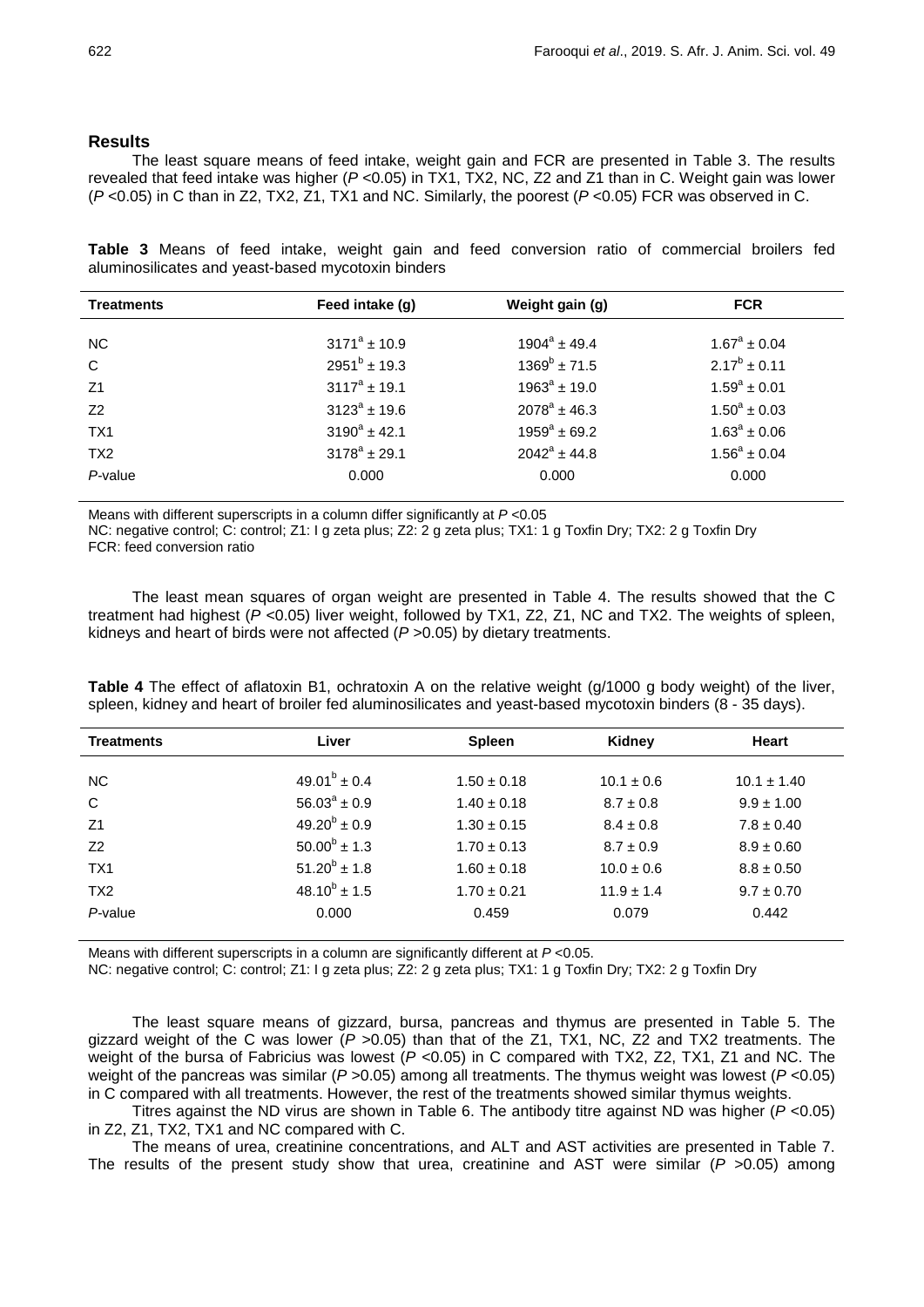treatments, whereas serum ALT activity was higher in C (*P* <0.05) compared with the Z1, TX1, TX2, Z2, and NC.

**Table 5** The effect of aflatoxin B1, ochratoxin A on the relative weight (g/1000 g body weight) of the gizzard, bursa of Fabricius, pancreas and thymus of broiler fed aluminosilicates and yeast-based mycotoxin binders (8 - 35 days)

| <b>Treatment</b> | Gizzard                   | <b>Bursa</b>        | <b>Pancreas</b> | <b>Thymus</b>           |
|------------------|---------------------------|---------------------|-----------------|-------------------------|
| NC.              | $31.4^a \pm 1.3$          | $1.70^a \pm 0.14$   | $8.20 \pm 0.5$  | $2.70^a \pm 0.21$       |
| C                | $21.0^b \pm 0.7$          | $0.83^{b} \pm 0.07$ | $9.03 \pm 0.5$  | $1.96^b \pm 0.11$       |
| Z1               | $29.3^{\circ}$ ± 2.0      | $1.71^a \pm 0.10$   | $8.80 \pm 0.9$  | $2.45^{\circ} \pm 0.07$ |
| Z <sub>2</sub>   | $32.7^{\circ}$ ± 3.0      | $1.85^a \pm 0.46$   | $9.40 \pm 0.9$  | $2.48^a \pm 0.10$       |
| TX <sub>1</sub>  | $30.9^{\text{a}} \pm 2.0$ | $1.82^a \pm 0.10$   | $7.90 \pm 0.4$  | $2.53^{\circ} \pm 0.09$ |
| TX <sub>2</sub>  | $34.1^a \pm 1.4$          | $1.92^a \pm 0.27$   | $9.60 \pm 0.5$  | $2.56^a \pm 0.08$       |
| $P$ -value       | 0.000                     | 0.025               | 0.401           | 0.002                   |

a-b Means with different superscripts in a column differ significantly at *P* <0.05

NC: negative control; C: control; Z1: I g zeta plus; Z2: 2 g zeta plus; TX1: 1 g Toxfin Dry; TX2: 2 g Toxfin Dry

**Table 6** Means of Newcastle disease titres in serum of commercial broilers supplemented with toxin binders at (8 - 35 days)

| Geometric mean titre<br><b>Treatments</b> |                  |  |
|-------------------------------------------|------------------|--|
| <b>NC</b>                                 | $6.0^a \pm 0.44$ |  |
| C                                         | $3.6^b \pm 0.21$ |  |
| Z <sub>1</sub>                            | $6.1^a \pm 0.30$ |  |
| 72                                        | $6.5^a \pm 0.22$ |  |
| TX <sub>1</sub>                           | $6.0^a \pm 0.25$ |  |
| TX <sub>2</sub>                           | $6.1^a \pm 0.30$ |  |
| P-value                                   | 0.000            |  |

a-b Means with different superscripts in a column differ significantly at *P* <0.05 NC: negative control; C: control; Z1: I g of Zeta plus; Z2: 2 g of Zeta plus; TX1: 1 g of Toxfin Dry; TX2: 2 g of Toxfin Dry

**Table 7** Mean concentrations of urea and creatinine, and activities of alanine transaminase and aspartate transaminase in serum of commercial broilers supplemented with toxin binders (8 - 35 days)

| <b>Treatment</b> | Urea (mg/dL)   | Creatinine (mg/dL) | ALT <sup>1</sup> (IUL) | AST <sup>2</sup> (IUL) |
|------------------|----------------|--------------------|------------------------|------------------------|
| NC.              | $8.5 \pm 1.55$ | $0.280 \pm 0.03$   | $3.12^b \pm 0.25$      | $214.0 \pm 5.49.2$     |
| C                | $12 \pm 4.43$  | $0.330 \pm 0.08$   | $5.1^a \pm 0.10$       | $217.75 \pm 8.19$      |
| Z <sub>1</sub>   | $6.2 \pm 1.03$ | $0.280 \pm 0.02$   | $3.37^b \pm 0.24$      | $220.25 \pm 10.22$     |
| Z <sub>2</sub>   | $7.5 \pm 0.50$ | $0.300 \pm 0.00$   | $3.15^b \pm 0.16$      | $219.25 \pm 8.58$      |
| TX <sub>1</sub>  | $8.2 \pm 1.44$ | $0.280 \pm 0.08$   | $3.25^b \pm 0.21$      | $21175 \pm 12.60$      |
| TX <sub>2</sub>  | $8.2 \pm 0.25$ | $0.300 \pm 0.04$   | $3.19^{b} \pm 0.16$    | $215.5 \pm 10.37$      |
| P-value          | 0.522          | 0.968              | 0.000                  | 0.987                  |

a-b Means with different superscripts in a column differ significantly at *P* <0.05

NC: negative control; C: control; Z1: I g zeta plus; Z2: 2 g zeta plus; TX1: 1 g Toxfin Dry; TX2: 2 g Toxfin Dry <sup>1</sup> ALT: alanine transaminase <sup>2</sup> AST: aspartate transaminase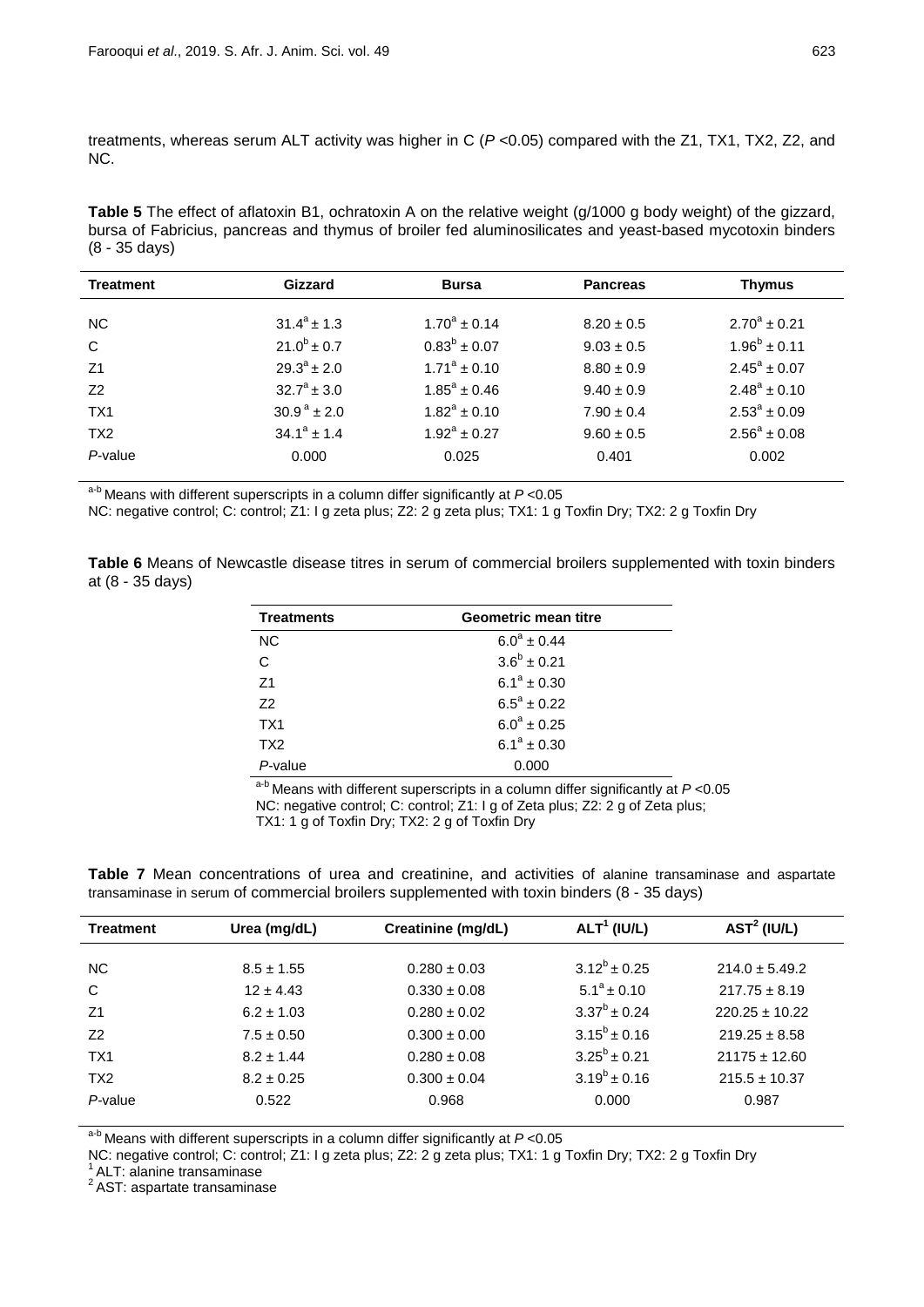## **Discussion**

The results of the current experiment shown that feed intake was lower in control (C) compared with other treatments. Lower intake may be associated with a higher level of mycotoxins in C. Similar findings were reported by Verma *et al*. (2002), that mycotoxin in feed resulted in reduced feed intake in broilers. Huff *et al*. (1975) reported that ochratoxin at >20 ppb compromised feed intake owing to an adverse effect on the gizzard. A synergistic effect of aflatoxin and ochratoxin may aggravate feed intake depression (Appleton & Campbell, 1983; Huff, 1991). Most of the synergistic toxicity of two toxins exert serious adverse effects on feed intake compared with a single toxin (Huff *et al*., 1988). These findings were in accordance with those of Denli *et al.* (2009), who observed lower feed intake when aflatoxin was given in the feed. Similarly, Doerr *et al*. (1974) reported that the feed intake of birds exposed to ochratoxin was decreased owing to its nephrotoxic effect. Kubena *et al*. (1994) also reported that aflatoxin and ochratoxin both depress feed intake by compromising the enzyme and excretory systems of birds. Although Z1, Z2, TX1 and TX2 were also fed higher levels of mycotoxins, feed intake was higher compared with C. This higher intake may be associated with neutralization of mycotoxins by toxin binders. Neutralization of mycotoxins by toxin binder was also reported by (Ibrahim *et al*., 2000). Gowda *et al*. (2008) recorded that the addition of sodium calcium aluminosilicates to the aflatoxin B1 diet significantly enhanced the feed intake.

The results of the current study show that Z2, TX2, Z1, TX1 and NC had higher body weight than C. Higher body weight is associated with higher feed intake in these treatments. Similar findings were reported by Huff *et al*. (1988), in which they studied combined toxins that reduced weight gain, which might be because of impairment of protein synthesis. A large reduction in body weight because of a diet that was contaminated with OTA at levels of 400 and 800 ppb was also reported by Elaroussi *et al*. (2006). Treatments that contain toxin binder have higher body weight at day 35 compared with those fed only toxins. Similar findings were reported by Santin *et al*. (2002), in that broiler chicks exposed to OTA at a level of 250 or 500 ppb during the initial stage (1 to 21 days), the final stage (22 to 42 days), or in the total experimental period (1 to 42 days) had lower average body weight compared with the control. Significantly, greater body weight gain was observed in the birds that were fed the clay-based toxin binder in the present study. A similar response was observed in weight gain, FCR, organ weight and immunity parameter in all treatments that were fed toxin binder as feed supplement, which may be associated with lower level of mycotoxin (aflatoxin 57 ppb and ochratoxin 23 ppb) in feed compared with Elaroussi *et al*. (2006). The current results are in line with the findings of Kubena *et al*. (1994), who showed reduced weight gain owing to toxins in feed. Clay-based toxin binder reduced the effect of toxin in the feed by binding the toxin from the intestine and providing stability to the intestinal wall (Manafi, 2012). Aluminosilicates bind with aflatoxin molecules, which cannot be absorbed from the animal's digestive tract. The bound aflatoxins are then excreted in the faeces (Bintvihok *et al*., 2002).

The current results showed that FCR was poor in C compared with Z2, TX2, TX1, Z1 and NC. Poor FCR is associated with lower feed intake and lower weight gain in C. Santin *et al*. (2002) reported that ochratoxin influenced the FCR negatively in the broiler chicks. Poor FCR in a diet with mycotoxins could be attributed to hepatic cell damage and decreased pancreatic enzymes. The groups in which toxin binder was added, showed better FCR compared with the contaminated group. This was similar to the results recorded by Harvey *et al*. (1992). The combination of 1 mg/kg aflatoxin and 2 mg/kg ochratoxin showed a significant decrease in FCR compared with the control (Verma *et al*., 2004).

Aflatoxin and ochratoxin have adverse effects on the weight of the liver. The highest weight of liver in C indicated that it was associated with mycotoxins in feed, namely, those fed 1 g/kg or 2 g/kg of toxin binder recovered better compared with C (without toxin binder). Similar findings were reported by Kermanshahi *et al*. (2007) that enlargement and discoloration of the liver were associated with aflatoxin. The concentration of aflatoxin at 1 mg/kg or more caused a significant reduction in immune status and growth in broilers, whereas 2 mg/kg of aflatoxin may increase liver weight (Verma *et al*., 2004). Che *et al*. (2011) reported that diet contaminated with toxins results in an adverse effect on liver morphology. Contamination of feed with mycotoxins increases lipid deposition in the liver and weight also increases (Sharlin *et al*., 1980). Clay-based toxin binders are used to decrease the effects of toxins, particularly ochratoxin, in broilers. Similarly, they help to improve diet absorption and decreases the toxin effects on the liver (Santin *et al*., 2003), whereas spleen, kidney and heart were not affected by the toxin binder.

The weights of gizzard and bursa of Fabricius were lower in C than in NC and in those fed toxin binders. Similar findings by Verma *et al*. (2002) stated that combining aflatoxin and OTA 2 mg/kg and 4 mg/kg, respectively, led to a decrease in gizzard weight. The reduction in the sizes of these organs might have been due to necrosis and cellular depletion by the mycotoxins (Kubena *et al*.,1990; Hoerr, 2010).

Elaroussi *et al*. (2006) argued that the reduced size of the bursa was due to mycotoxin. Immunosuppression was the major alteration that was associated with the mycotoxin, which might occur because of the reduced size of immunological organs such as the bursa and thymus.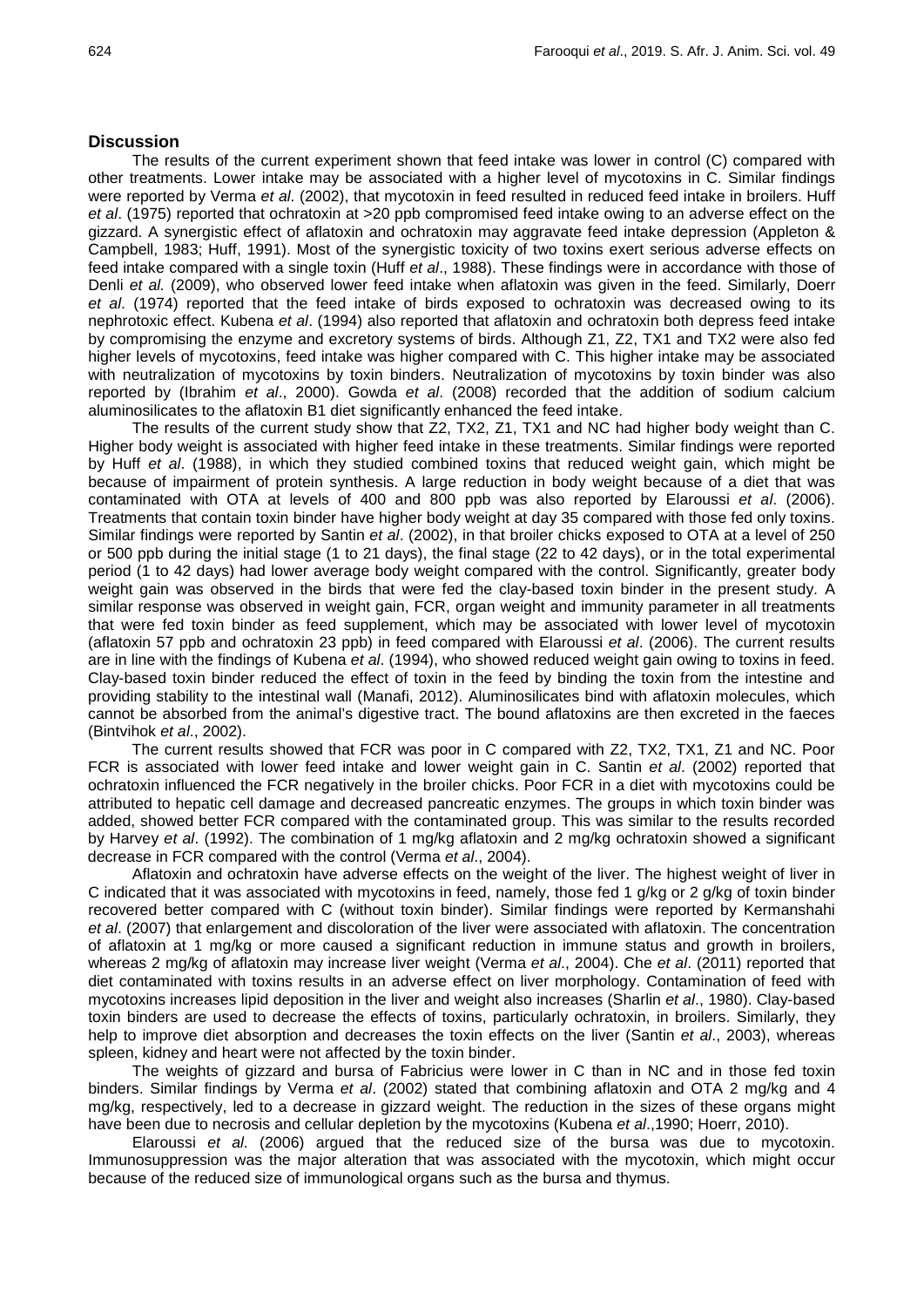Group C had the lowest antibody titre against ND compared with NC and other treatments. This was associated with the immune suppression effects of mycotoxins. Similar results were demonstrated by Sharma *et al*. (2008). A decrease in antibody production in the current experiment was linked to regression of bursa of Fabricius (Ibrahim *et al*., 1998) in that mycotoxin causes bursal regression and suppression of the primary immune response. Antibody titre was higher in Z2, TX2, Z1, TX1 and NC. The result of the present study is in the line with those of Ibrahim *et al*. (2000), who reported that significant addition of toxin binder could ameliorate the adverse effects of mycotoxins, especially aflatoxin. Toxin binders in the diet help to reduce the absorption of toxin from the gut (Magnoli *et al*., 2011). Higher antibody titre is due to the binding ability and lower absorption of toxin from gut with mycotoxins (Weiner, 1997). Clay-based toxin binder also stimulates the indirect activation of B cells, T cells and macrophages (Lyons & Jacques, 1994).

These results were in agreement with those of Azzam & Gabal (1998), who reported a decrease in the antibody titre because of the mycotoxin. Antibody titre against Newcastle disease virus is normal in chickens exposed to low levels of dietary aflatoxin (10 - 15 ppb), but higher levels of mycotoxins (50 - 60 ppb) without toxin binder can suppress immunity (Corrier, 1991). Hence aflatoxin and ochratoxin individually or in combination are growth depressant and immunosuppressant. In agreement with the conclusion drawn by Mohiuddin & Reddy (1993), it might be suggested that the immunosuppressive effects of mycotoxin in feeds could be ascribed mostly to vaccine failure, leading to high morbidity, mortality and heavy economic losses.

Hepatic function and activity are measured by serum biochemical parameters, which include AST and ALT, creatinine, and urea. The results of the current study showed that urea, creatinine and AST were similar among all treatments. The highest activity of ALT was observed in C. Similarly, Sharma *et al*., (2008) reported that serum ALT activity was higher in broilers fed a diet that was contaminated with aflatoxin. Similar results also reported by Gowda *et al*. (2008), which suggested that mycotoxin exerts a direct effect on the animal's liver, which alters enzyme secretion from the body. Elevated serum ALT activity in the groups fed OTA showed degenerative changes, which lead to the seepage of enzymes from the liver. These findings are in accord with those of Sathyanarayana *et al*. (2004). Santin *et al*. (2002) and Kumar *et al*. (2003) fed broiler chicks from hatching through five weeks old a diet supplemented with 2 ppm OTA to study its toxic effect on broiler performance. OTA negatively influenced the serum activities of liver enzymes.

#### **Conclusion**

By keeping the results of the current experiment in mind, it can be concluded that growth rate, FCR, and immunity parameters were improved in those fed toxin binders. The similar response among treatments is associated with the level of mycotoxin, which was lower in the current experiment than those reported in the literature. Supplementation of 2 g/kg of yeast-based mycotoxin can be a successful strategy to ameliorate the adverse effects of aflatoxin B1 and OTA. So, at a lower level of mycotoxin in feed, 1 g/kg of toxin binder (clay based or yeast based) is enough to ameliorate the adverse effects of aflatoxin B1 and OTA.

#### **Acknowledgment**

The authors are thankful to the Kemin Industry, Pakistan, for provision of a research grant.

#### **Authors' Contributions**

YF: data collection; AK: experiment planning and write up; MAR: write up and Lab analysis; SM: statistical analysis; and MIM: formatting and write up.

#### **Conflict of Interest Declaration**

The authors declare there is no conflict of interest.

#### **References**

- Appleton, B.S. & Campbell, T.C., 1983. Effect of high and low dietary protein on the dosing and postdosing periods of aflatoxin B1-induced hepatic preneoplastic lesion development in the rat. Cancer Res. 43, 2150-2154.
- Aravind, K., Patil, V., Devegowda, G., Umakantha, B. & Ganpule, S., 2003. Efficacy of esterified glucomannan to counteract mycotoxicosis in naturally contaminated feed on performance and serum biochemical and hematological parameters in broilers. Poult. Sci. 82, 571-576.

Azzam, A. & Gabal, M., 1998. Aflatoxin and immunity in layer hens. Avian Pathol. 27, 570-577.

- Bhatti, S.A., Khan, M.Z., Saleemi, M.K. & Saqib, M., 2016. Aflatoxicosis and ochratoxicosis in broiler chicks and their amelioration with locally available bentonite clay. Pak. Vet. J. 36, 68-72.
- Bintvihok, A., Thiengnin, S., DOI, K. & Kumagai, S., 2002. Residues of aflatoxins in the liver, muscle and eggs of domestic fowls. J. Vet. Med. Sci. 64, 1037-1039.
- Che, Z., Liu, Y., Wang, H., Zhu, H., Hou, Y. & Ding, B., 2011. The protective effects of different mycotoxin adsorbents against blood and liver pathological changes induced by mold-contaminated feed in broilers. Asian-Austral. J. Anim. Sci. 24, 250-257.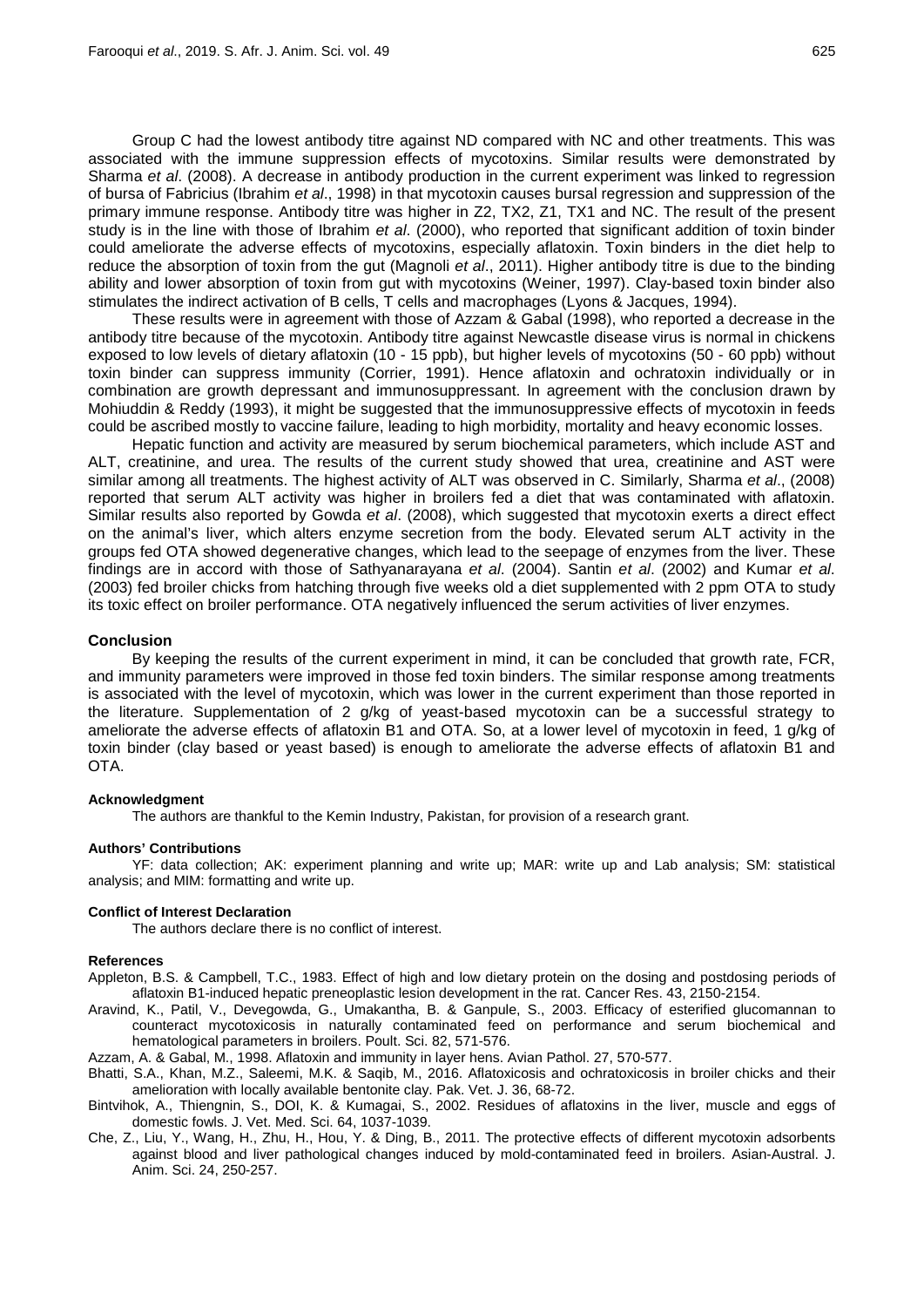- Chen, F., Ma, Y., Xue, C., Ma, J., Xie, Q., Wang, G., Bi, Y. & Cao, Y., 2008. The combination of deoxynivalenol and zearalenone at permitted feed concentrations causes serious physiological effects in young pigs. J. Vet. Sci. 9, 39-44.
- Corrier, D., 1991. Mycotoxicosis: mechanisms of immunosuppression. Vet. Immunol. Immunopathol. 30, 73-87.
- Denli, M., Blandon, J., Guynot, M., Salado, S. & Perez, J., 2009. Effects of dietary AflaDetox on performance, serum biochemistry, histopathological changes, and aflatoxin residues in broilers exposed to aflatoxin B1. Poult. Sci. 88, 1444-1451.
- Doerr, J., Huff, W., Tung, H., Wyatt, R. & Hamilton, P., 1974. A survey of T-2 toxin, ochratoxin, and aflatoxin for their effects on the coagulation of blood in young broiler chickens. Poult. Sci. 53, 1728-1734.
- Dos Anjos, F., Ledoux, D., Rottinghaus, G. & Chimonyo, M., 2015. Efficacy of adsorbents (bentonite and diatomaceous earth) and turmeric (Curcuma longa) in alleviating the toxic effects of aflatoxin in chicks. Br. Poult. Sci. 56, 459-469.
- Duncan, D.B., 1955. Multiple range and multiple F tests. Biometrics 11, 1-42.
- Elaroussi, M., Mohamed, F., El Barkouky, E., Atta, A., Abdou, A. & Hatab, M., 2006. Experimental ochratoxicosis in broiler chickens. Avian Pathol. 35, 263-269.
- Goldblatt, L. & Dollear, F., 1979. Modifying mycotoxin contamination in feeds—Use of mold inhibitors, ammoniation, roasting. Interactions of mycotoxins in animal production. National Academy of Sciences, Washington, DC, USA. pp. 167-184.
- Gowda, N., Ledoux, D., Rottinghaus, G., Bermudez, A. & Chen, Y., 2008. Efficacy of turmeric *(Curcuma longa)*, containing a known level of curcumin, and a hydrated sodium calcium aluminosilicate to ameliorate the adverse effects of aflatoxin in broiler chicks. Poult. Sci. 87, 1125-1130.
- Harvey, R., Elissalde, M., Kubena, L., Weaver, E., Corrier, D. & Clement, B., 1992. Immunotoxicity of ochratoxin A to growing gilts. Am. J. Vet. Res. 53, 1966-1970.
- Hoerr, F.J., 2010. Clinical aspects of immunosuppression in poultry. Avian Dis. 54, 2-15.
- Huff, J., 1991. Carcinogenicity of ochratoxin A in experimental animals. IARC Sci. Publ. 115, 44.
- Huff, W., Wyatt, R. & Hamilton, P., 1975. Effects of dietary aflatoxin on certain egg yolk parameters. Poult. Sci. 54, 2014-2018.
- Huff, W., Kubena, L. & Harvey, R., 1988. Progression of ochratoxicosis in broiler chickens. Poult. Sci. 67, 1139-1146.
- Ibrahim, I., Al-Joubory, K. & Shareef, A., 1998. Reducing aflatoxicosis in growing chicks by dietary sodium bentonite. IPA J. Agri. Res. 8, 130-138
- Ibrahim, I., Shareef, A. & Al-Joubory, K., 2000. Ameliorative effects of sodium bentonite on phagocytosis and Newcastle disease antibody formation in broiler chickens during aflatoxicosis. Res. Vet. Sci. 69, 119-122.
- Kermanshahi, H., Akbari, M.R., Maleki, M. & Behgar, M., 2007. Effect of prolonged low level inclusion of aflatoxin B 1 into diet on performance, nutrient digestibility, histopathology and blood enzymes of broiler chickens. J. Anim. Vet. Adv. 6, 686-692.
- Kolosova, A. & Stroka, J., 2012. Evaluation of the effect of mycotoxin binders in animal feed on the analytical performance of standardised methods for the determination of mycotoxins in feed. Food Addit. Contam: Part A 29, 1959-1971.
- Kubena, L., Harvey, R., Huff, W., Corrier, D., Phillips, T. & Rottinghaus, G., 1990. Efficacy of a hydrated sodium calcium aluminosilicate to reduce the toxicity of aflatoxin and T-2 toxin. Poult. Sci. 69, 1078-1086.
- Kubena, L., Harvey, R., Edrington, T. & Rottinghaus, G., 1994. Influence of ochratoxin A and diacetoxyscirpenol singly and in combination on broiler chickens. Poult. Sci. 73, 408-415.
- Kumar, A., Jindal, N., Shukla, C., Pal, Y., Ledoux, D. & Rottinghaus, G., 2003. Effect of ochratoxin A on Escherichia colichallenged broiler chicks. Avian Dis. 47, 415-424.
- Lyons, T.P. & Jacques, K., 1994. Biotechnology in the Feed Industry. Proceedings of Alltech's 10th Annual Symposium, Biotechnology in the feed industry. Proceedings of Alltech's 10th Annual Symposium., Alltech UK. pp. 1-48.
- Magnoli, A., Texeira, M., Rosa, C., Miazzo, R., Cavaglieri, L., Magnoli, C., Dalcero, A. & Chiacchiera, S., 2011. Sodium bentonite and monensin under chronic aflatoxicosis in broiler chickens. Poult. Sci. 90, 352-357.
- Manafi, M., 2012. Counteracting effect of high grade sodium bentonite during aflatoxicosis in broilers. J. Agri. Sci. Technol. 14, 539-547.
- Mohiuddin, S. & Reddy, M., 1993. Immunosuppresive effects of aflatoxin in bursectomised chicks against Ranikhet disease vaccine. Indian J. Anim. Sci. (India). 63, 279-280.
- Saleemi, M.K., Khan, M.Z., Khan, A., Ul Hassan, Z., Khan, W.A., Rafique, S., Fatima, Z. & Sultan, A., 2015. Embryotoxic and histopathological investigations of in-ovo inoculation of aflatoxigenic fungal extracts in chicken embryos. Pakistan Vet. J. 35, 403-408.
- Santin, E., Maiorka, A., Krabbe, E., Paulillo, A. & Alessi, A., 2002. Effect of hydrated sodium calcium aluminosilicate on the prevention of the toxic effects of ochratoxin. J. Appl. Poult. Res. 11, 22-28.
- Santin, E., Paulillo, A.C., Maiorka, A., Nakaghi, L.S.O., Macari, M., Silva, A. & Alessi, A.C., 2003. Evaluation of the efficacy of Saccharomyces cerevisiae cell wall to ameliorate the toxic effects of aflatoxin in broilers. Int. J. Poult. Sci. 2, 341-344.
- Sathyanarayana, M., Vijayasarathi, S. & Rao, S., 2004. Pathomorphological changes in broiler chickens exposed to individual and combined toxicity of aflatoxin and ochratoxin, and assessment of efficacy of a toxin binder. Indian J. Anim. Sci. 74, 747-749.
- Sharlin, J., Howarth Jr, B. & Wyatt, R., 1980. Effect of dietary aflatoxin on reproductive performance of mature White Leghorn males. Poult. Sci. 59, 1311-1315.